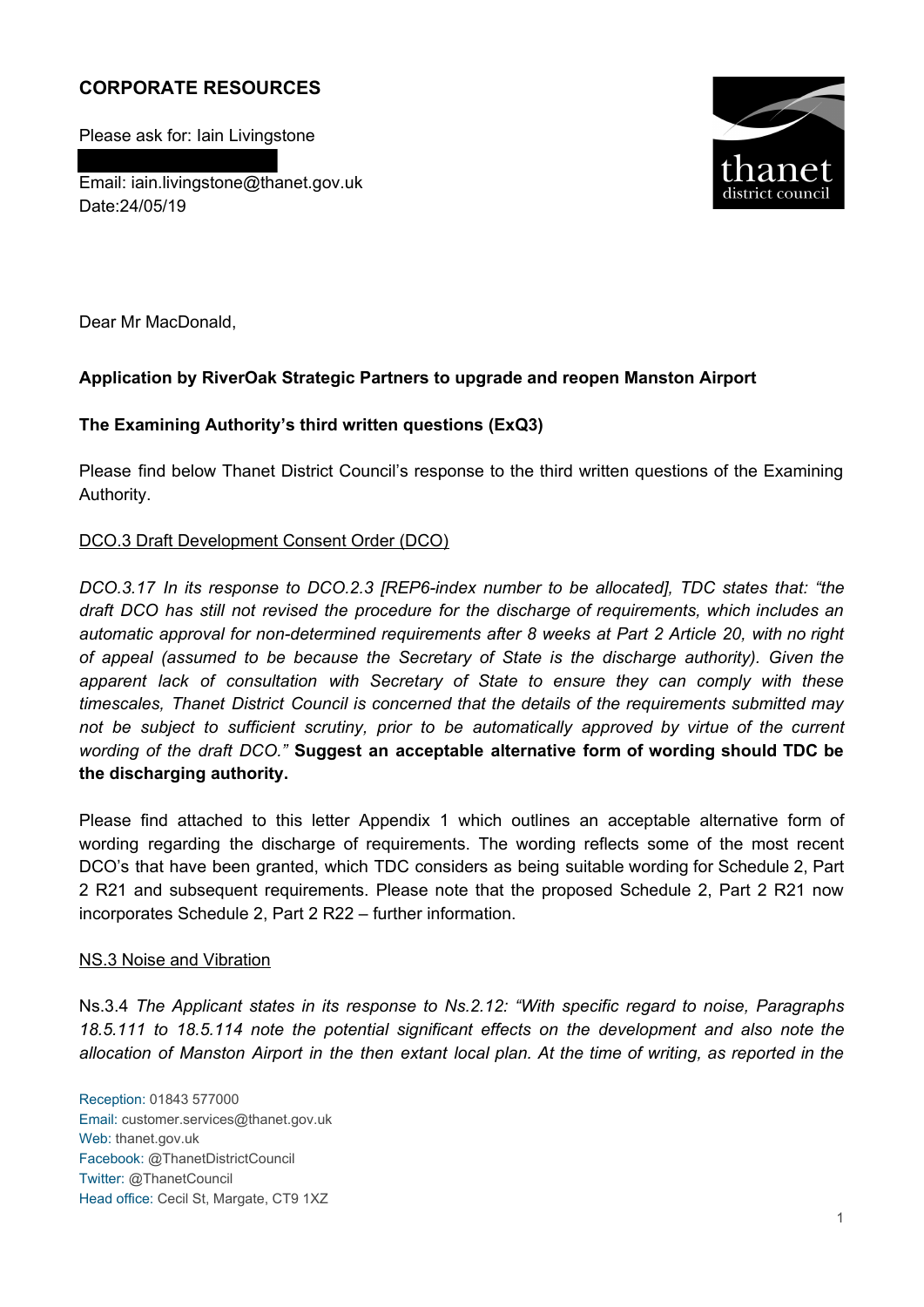*sections of the ES [APP-035] noted above, the expectation was that the extant local plan would be taken into account in any consent granted and this is borne out in Condition 35 of the consent* granted on 13 July 2016 which states "The construction of phases 1a, 1b, 2, 3a and 3b on the *approved phasing plan shall not commence until a scheme protecting the development that falls within these phases from aircraft noise has been submitted to and approved in writing by the local planning authority".*

## **i. What is the position of TDC on the above response from the Applicant?**

TDC have previously provided the planning committee reports from the consideration of the Manston Green outline application (appendices 1 and 2 to TDC submission at deadline 3). These outline the assessment that took place on the basis of the information available in June/July 2015, namely a review of the previous operators masterplan from 2009. Appendices 2 and 3 to this letter provide the details submitted to inform the decision of the planning committee in July 2015 and this was based on the ability of the airport to reopen (at the time the airport was closed) and operate without needing separate planning permission. Therefore this required consideration at that time as to whether the Manston Green development would provide an acceptable standard of living conditions to future occupiers, when assessed against the saved policies within the Thanet Local Plan 2006, in particular policy EP7 and EP8 of the plan (provided at Appendix 4).

# **ii. In securing this condition did TDC anticipate the Manston Airport developer mitigating noise impact from the Proposed Development (Manston Airport)?**

The condition was secured to safeguard future residents against the extant use of the Manston Airport site as an airport, with the determination utilising the information available about potential operation from previous available information (masterplan proposals from the previous operator). At the time, the airport was not operating, and any new proposal for reopening the airport was unknown/uncommitted. As the proposed development (by the applicant) was unknown at that stage, the imposition of the condition was unrelated to the current specific proposals before the Examining Authority.

TDC did anticipate mitigation being provided from the extant use of the airport by the operator of the airport. Please see Appendix 3 attached to this letter for reference to the expectation of the Manston Green applicant for the previous operators to provide mitigation mitigation. This is also explicitly mentioned in the Agenda report to Planning Committee in July 2015 paragraph 2.5, which is found at Appendix 2 of the TDC response to the ExQ1.

Ns.3.12 *The ExA is considering whether it should be a requirement in the draft DCO that the authorised development should have an SOAEL5 daytime of 60 dB LAeq,16hr (free field). The Noise Mitigation Plan would be amended appropriately throughout to reflect this revised SOAEL daytime.*

## **What are the views of all IPs on this revised SOAEL daytime?**

TDC strongly support the ExA's consideration of setting the SOAEL threshold to 60dB LAeq16hr (daytime) as is the case for Heathrow and Gatwick insulation schemes. The applicant's previous response to similar questions are not accepted i.e. that fewer louder aircraft are less disturbing than more frequent 'quieter' aircraft. As Manston is an airport with new exposure having been closed for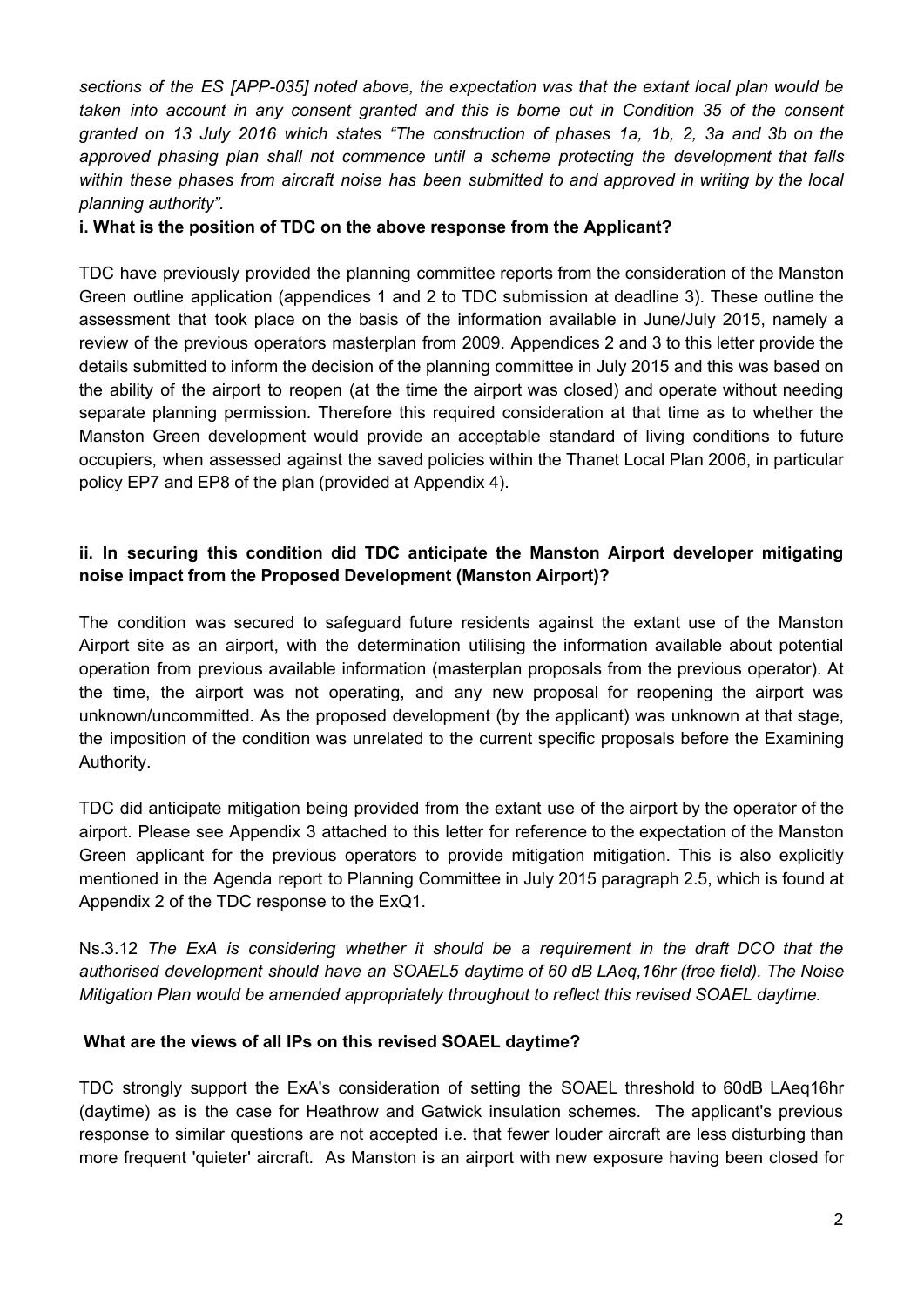almost 5 years, residents of the district have not become habituated to aircraft noise and therefore the proposed threshold is considered to be appropriate in the circumstances**.**

## OP.3 Operational Issues

OP.3.11 *Public Safety Zones Appendix OP.2.7 is an Environmental Statement addendum concerning PSZs and states that PSZs would be required 15 years after opening at the earliest. This document provides a worst case scenario 1 in 100,000 PSZ for Manston Airport which covers a significant area* of Ramsgate to the east of the Airport. The addendum notes that the principal feature of the 1 in 100,000 individual risk contour is that there will be no increase in the number of people living, working *or congregating in the area.*

## **Provide any viewpoints on the implications of this document and its contents to planning policy in Thanet.**

The designation by the Civil Aviation Authority of a 1 in 100,000 PSZ would have significant implications for planning policy in the district, and would need to be addressed in the proposed review of the Local Plan, in the event that the DCO is granted.

On the basis of the submitted information, 2 sites allocated for housing development in Ramsgate in the Draft Local Plan would be affected by the boundaries shown in OP.2.7. One of these sites has current planning permission and has been substantial built out (Lorne Road), whilst the other site has planning permission for 6 dwellings and an additional 16 allocated but not covered by a planning permission. (Seafield Road/Southwood Road). As well as these specific allocations, the draft plan makes provision for windfall sites (within the urban confines) to come forward with approximately 2,500 homes by 2031 across the whole district.

TDC would need to consider whether a precautionary policy linked to potential future PSZ designation would be appropriate, to identify an exclusion zone for new housing or housing conversions through such a policy, to be effected in the event that a PSZ is designated. This has previously been outlined in the 2006 Local Plan (paragraphs 13.58-13.60 of Appendix 3).

In addition, the Council would have to consider whether an Article 4 Direction to restrict permitted development rights allowing conversion to residential use in the identified area might be appropriate in due course.

## SE.3 Socio-economic effects

## **Provide comments on the Applicant's answer to question SE.2.6**

The comments made by TDC in the Local Impact Report relate to the assessment made in Chapter 13 of the Environmental Statement which states that by year 20 there will be a 71.1% increase in airport industry related sector. The assessment of effects only considers the impact of the job creation against the existing number of jobs within the self-defined 'airport industry sector' within Thanet. Given there is no operational airport within Thanet any proposed airport development would undoubtedly significantly affect the number of jobs in the airport industry sector.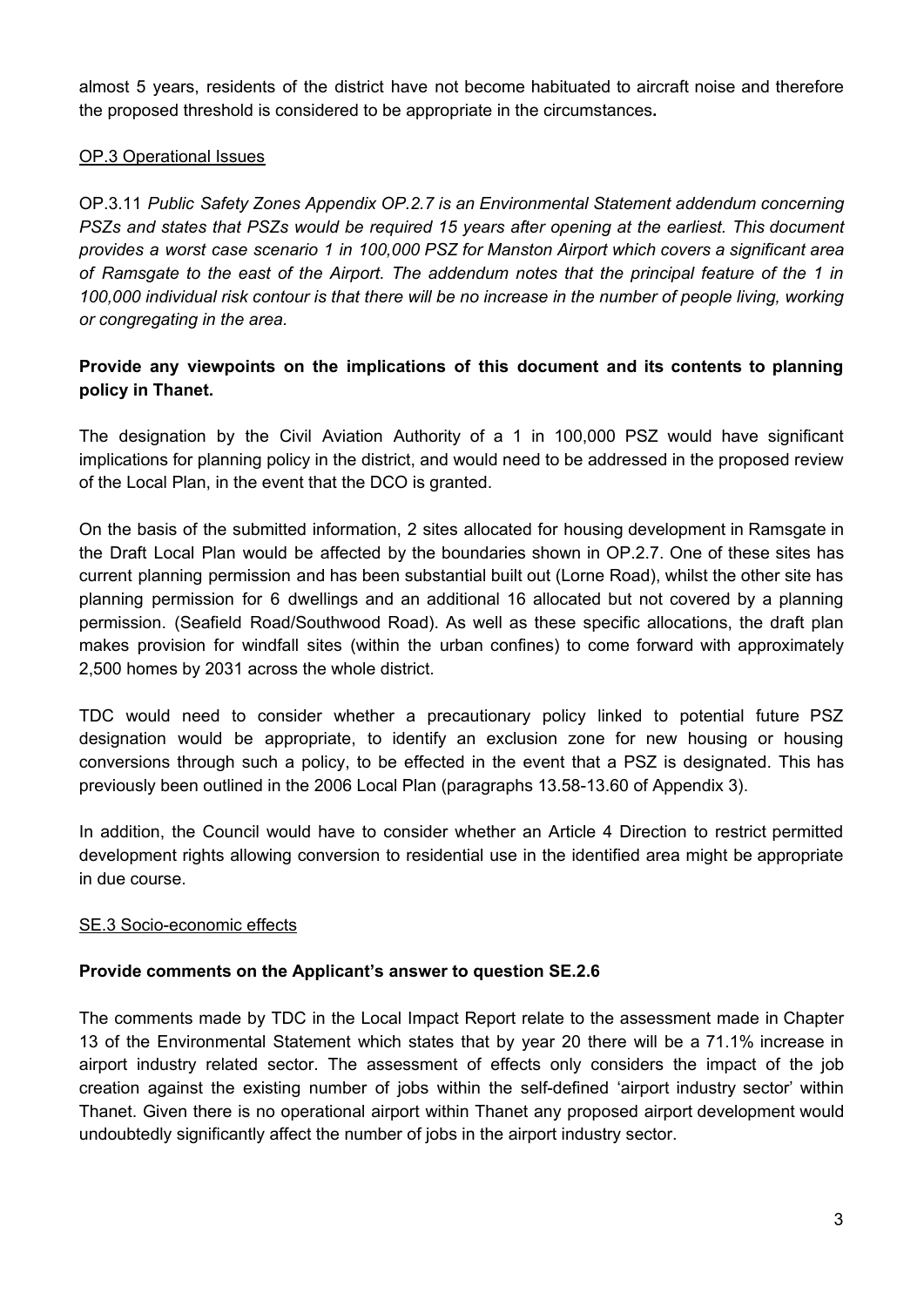However, the ES does not consider the impact of the job creation against the total number of jobs/employment in Thanet. Therefore, the creation of 71.1% of jobs at year 20 only equates to the creation of 8.3% jobs overall at the local level of Thanet. Whilst the impact on the jobs created within the airport industry sectors should be considered, it should be considered against the total number of jobs at the local level: Thanet. Given the context of Thanet, an increase in jobs by 8.3% would still be considered of beneficial significance but it remains to be confirmed whether this would be of a minor, moderate or major beneficial significance.

If further clarification is required then please do not hesitate to contact me on the information at the top of this letter.



**Planning Applications Manager Thanet District Council**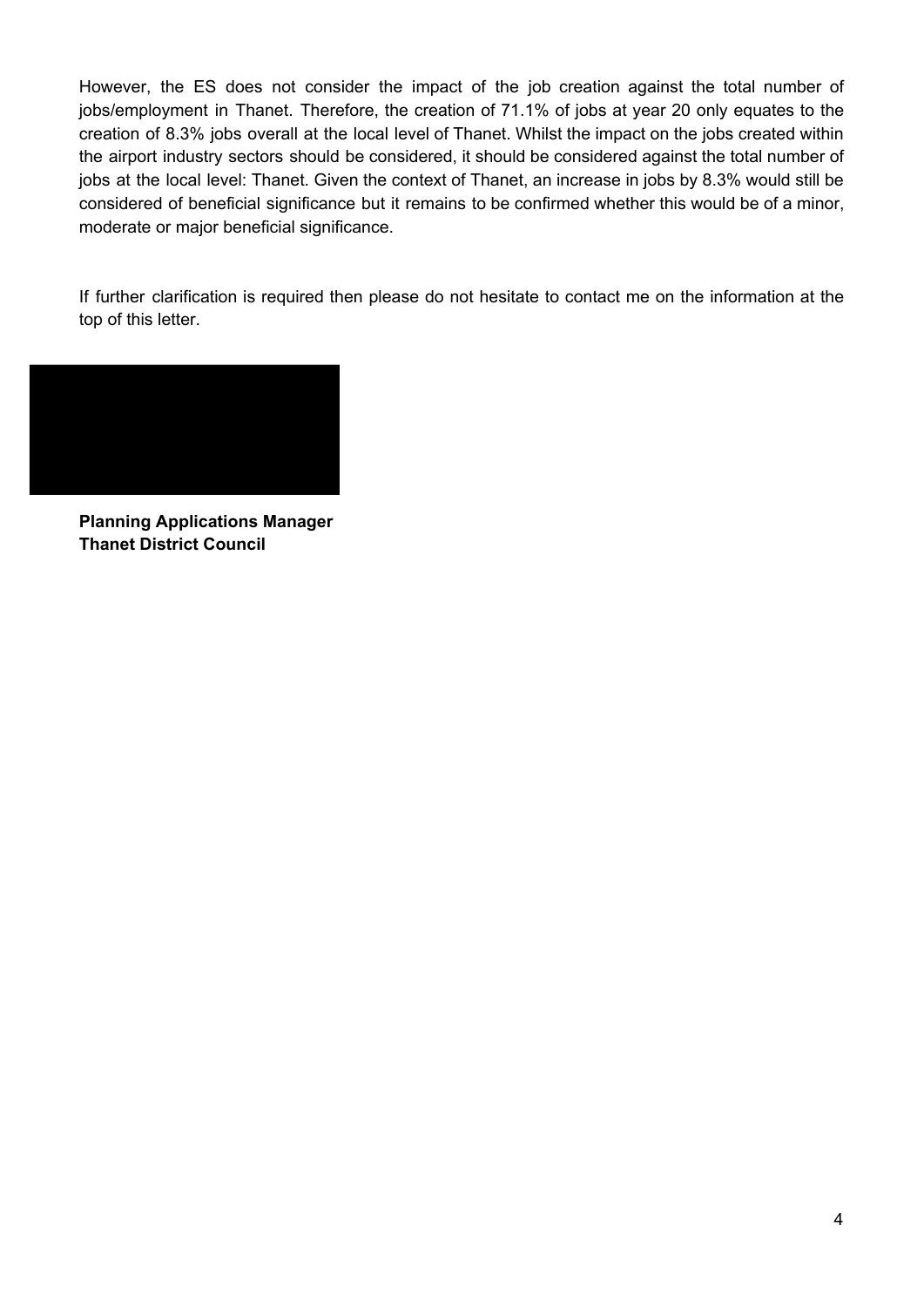#### PART 2

#### PROCEDURE FOR DISCHARGE OF REQUIREMENTS

#### Applications made under requirements

- 21.—(1)Where an application has been made to the relevant planning authority for any consent, agreement or approval required by a requirement the relevant planning authority must give notice to the undertaker of the decision on the application within a period of 8 weeks beginning with—
- (a) the day immediately following that on which the application is received by the relevant planning authority;
- (b) the day immediately following that on which further information has been supplied by the undertaker under paragraph 22 (further information and consultation); or
- (c) or such longer period as may be agreed in writing by the undertaker and the relevant planning authority.
	- (2) Where an application has been made under sub-paragraph (1) the relevant authority may request such reasonable further information from the undertaker as it considers is necessary to enable it to consider the application in accordance with paragraph 22.
	- (3) Any application made to the relevant planning authority pursuant to sub-paragraph (1) must include a statement to confirm whether it is likely that the subject matter of the application will give rise to any materially new or materially different environmental effects compared to those in the environmental statement and if it will then it must be accompanied by information setting out what those effects are.

#### Further information and consultation

22.—(1) In relation to any part of an application made under this Schedule, the relevant planning authority has the right to request such further information from the undertaker as is necessary to enable the relevant planning authority to consider the application.

(2) In the event that the relevant planning authority or requirement consultee considers such further information to be necessary the relevant planning authority must, within 21 business days of receipt of the application, notify the undertaker in writing specifying the further information required and (if applicable) to which part of the application it relates. In the event that the relevant planning authority does not give such notification within that 21 business day period the relevant planning authority or requirement consultee is deemed to have sufficient information to consider the application and is not subsequently entitled to request further information without the prior agreement of the undertaker.

(3) Where further information is requested under this paragraph in relation to part only of an application, that part is treated as separate from the remainder of the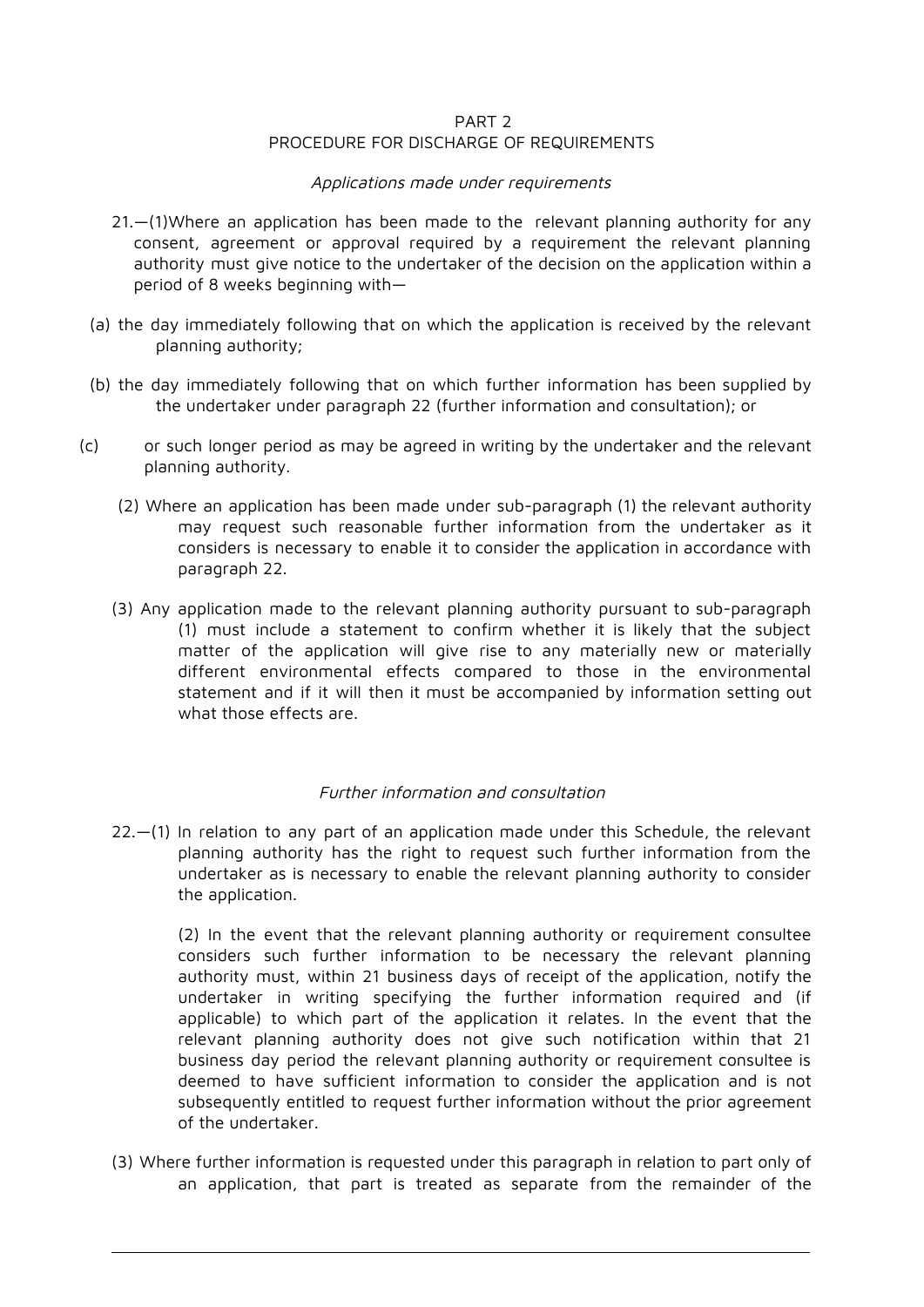application for the purposes of calculating the time periods referred to in paragraph 21 (DL5) (applications made under requirements) and in this paragraph.

#### Fees

- 23.—(1) Where an application is made to the relevant planning authority for written consent, agreement or approval in respect of a requirement, the fee contained in regulation 16(1)(b) of the Town and Country Planning (Fees for Applications, Deemed Applications, Requests and Site Visits) (England) Regulations 2012(**a**<sup>1</sup>) (as may be amended or replaced from time to time) is to apply and must be paid to that authority for each application.
- (2) Any fee paid under this Schedule must be refunded to the undertaker within four weeks of—
- (a) the application being rejected as invalid; or
- (b) the relevant planning authority failing to determine the application within nine weeks from the relevant date in paragraph 1 unless—
	- (i) within that period the undertaker agrees, in writing, that the fee is to be retained by the relevant planning authority and credited in respect of a future application; or
	- (ii) a longer period of time for determining the application has been agreed pursuant to paragraph 1(1)(c) of this Schedule.

Appeals

- 24.—(1) The undertaker may appeal in the event that—
- (a) the relevant planning authority refuses an application for any consent, agreement or approval required by a requirement included in this Order or grants it subject to conditions to which the undertaker objects;
- (b) the relevant authority does not give notice of its decision to the undertaker within the period specified in paragraph 21(1);
- (c) on receipt of a request for further information pursuant to paragraph 23 the undertaker considers that either the whole or part of the specified information requested by the relevant planning authority is not necessary for consideration of the application; or
- (d) on receipt of any further information requested, the relevant planning authority notifies the undertaker that the information provided is inadequate and requests additional information which the undertaker considers is not necessary for consideration of the application.
	- (2) The appeal process is as follows—

<sup>1</sup> S.I 2012/2920 as amended by S.I 2013/2153 and S.I 2014/357 and S/I 2014/2026.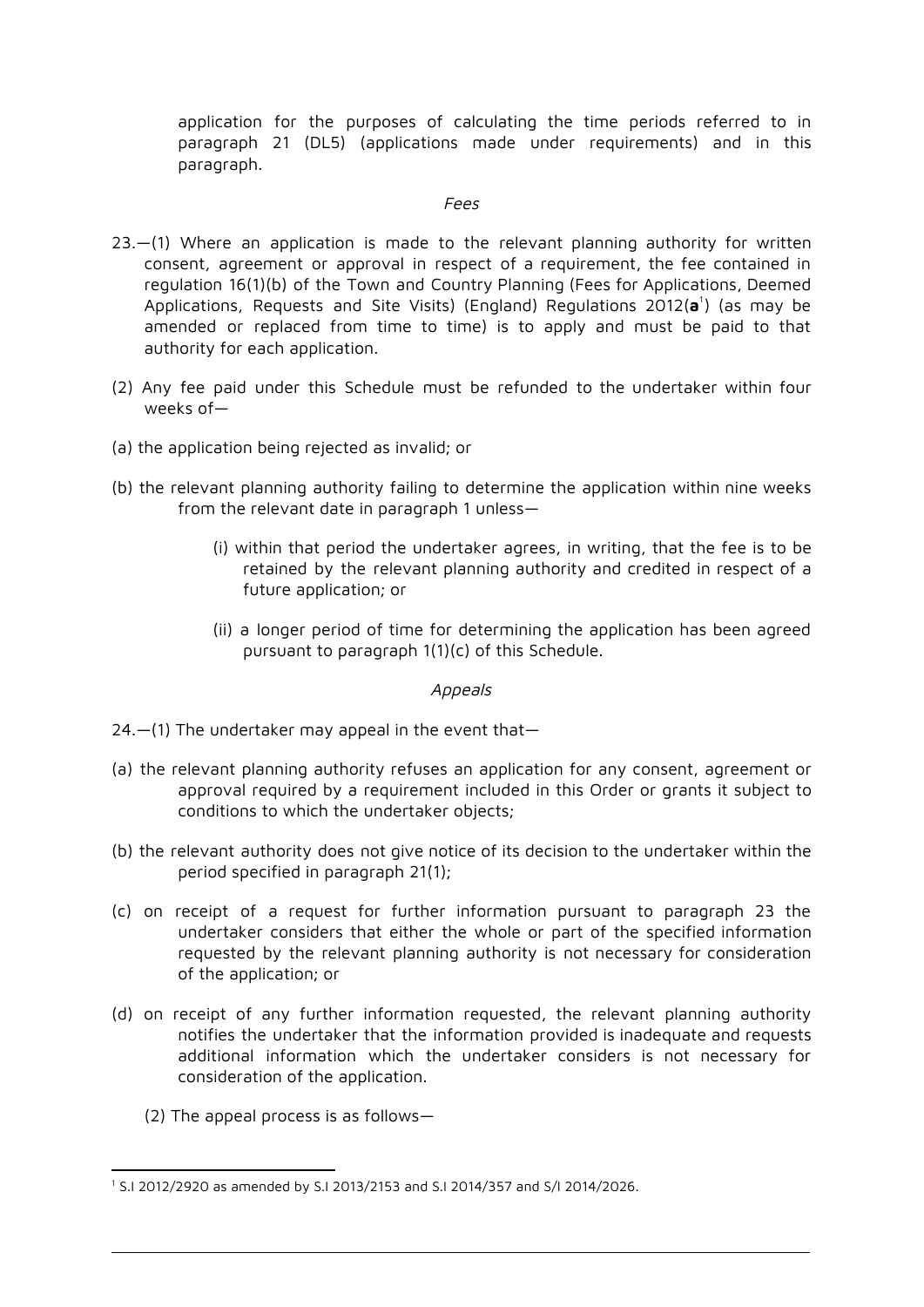- (a) The undertaker must submit the appeal documentation to the Secretary of State and must on the same day provide copies of the appeal documentation to the relevant planning authority and the requirement consultee;
- (b) The Secretary of State is to appoint a person as soon as reasonably practicable after receiving the appeal documentation and must forthwith notify the appeal parties of the identity of the appointed person and the address to which all correspondence for his attention should be sent, the date of such notification being the "start date" for the purposes of this sub-paragraph (2);
- (c) The relevant planning authority and the requirement consultee (if applicable) must submit written representations to the appointed person in respect of the appeal within ten business days of the start date and must ensure that copies of their written representations are sent to each other and to the undertaker on the day on which they are submitted to the appointed person;
- (d) The appeal parties must make any counter-submissions to the appointed person within ten business days of receipt of written representations pursuant to sub-paragraph (c)above; and
- (e) The appointed person must make his decision and notify it to the appeal parties, with reasons, as soon as reasonably practicable and in any event within thirty business days of the deadline for the receipt of counter-submissions pursuant to sub-paragraph (d).
- (f) The appointment of the person pursuant to sub-paragraph (b) may be undertaken by a person appointed by the Secretary of State for this purpose instead of by the Secretary of State.

(3) In the event that the appointed person considers that further information is necessary to enable him to consider the appeal he must, within five business days of his appointment, notify the appeal parties in writing specifying the further information required.

(4) Any further information required pursuant to sub-paragraph (3) must be provided by the undertaker to the appointed person, the relevant planning authority and the requirement consultee on the date specified by the appointed person (the "specified date"), and the appointed person must notify the appeal parties of the revised timetable for the appeal on or before that day. The revised timetable for the appeal must require submission of written representations to the appointed person within ten business days of the specified date but otherwise is to be in accordance with the process and time limits set out in sub-paragraph (2)(c)-(2)(e).

- (5) On an appeal under this paragraph, the appointed person may—
	- (a) allow or dismiss the appeal; or
- (b) reverse or vary any part of the decision of the relevant planning authority (whether the appeal relates to that part of it or not) and may deal with the application as if it had been made to him in the first instance.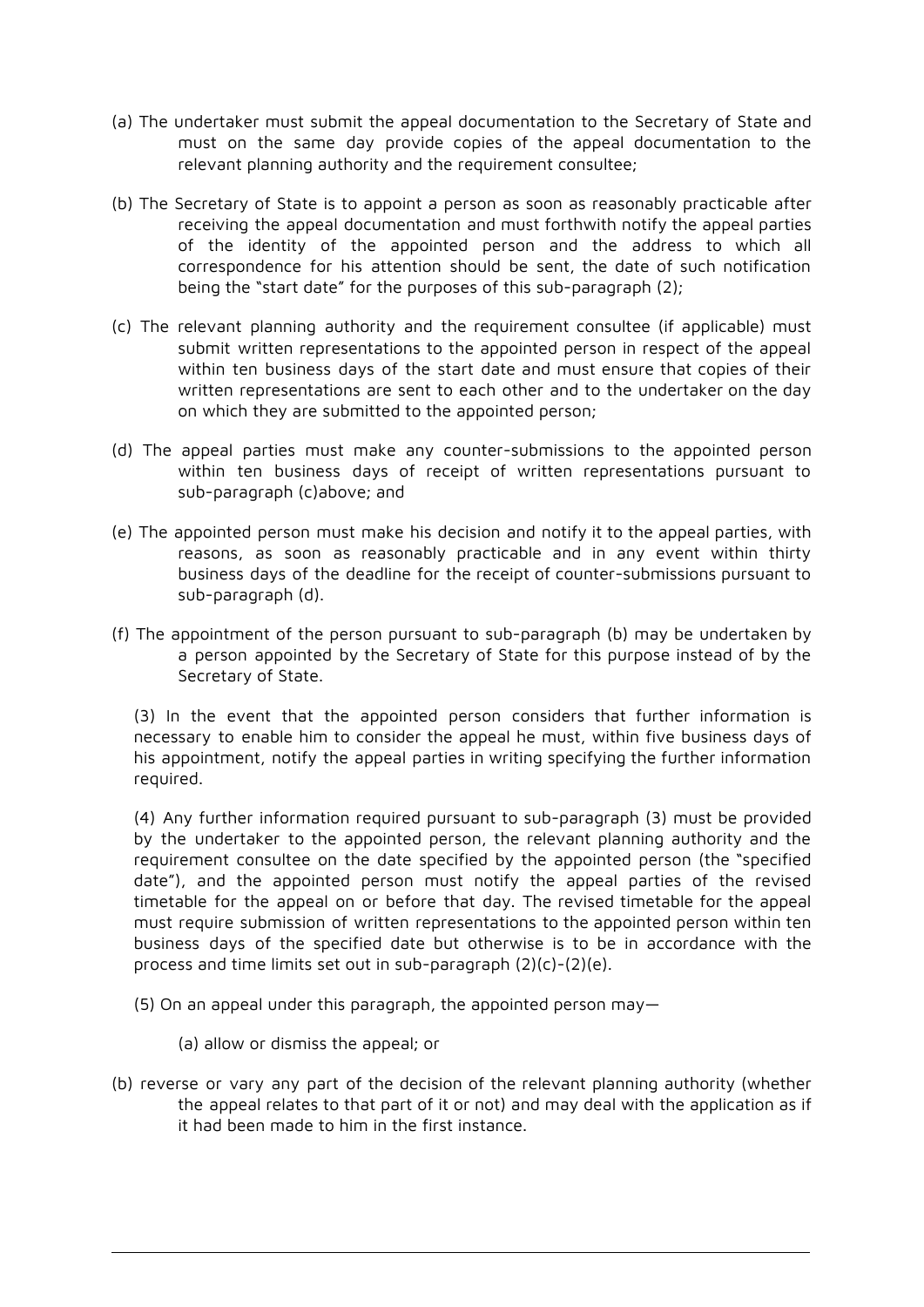(6) The appointed person may proceed to a decision on an appeal taking into account only such written representations as have been sent within the relevant time limits.

(7) The appointed person may proceed to a decision even though no written representations have been made within the relevant time limits, if it appears to him that there is sufficient material to enable a decision to be made on the merits of the case.

(8) The decision of the appointed person on an appeal is to be final and binding on the parties, and a court may entertain proceedings for questioning the decision only if the proceedings are brought by a claim for judicial review.

(9) If an approval is given by the appointed person pursuant to this Schedule, it is to be deemed to be an approval for the purpose of Schedule 2 (Requirements) as if it had been given by the relevant planning authority. The relevant planning authority may confirm any determination given by the appointed person in identical form in writing but a failure to give such confirmation (or a failure to give it in identical form) is not to be taken to affect or invalidate the effect of the appointed person's determination.

(10) Except where a direction is given pursuant to sub-paragraph (11) requiring the costs of the appointed person to be paid by the relevant planning authority, the reasonable costs of the appointed person must be met by the undertaker.

(11) On application by the relevant planning authority or the undertaker, the appointed person may give directions as to the costs of the appeal parties and as to the parties by whom the costs of the appeal are to be paid. In considering whether to make any such direction and the terms on which it is to be made, the appointed person must have regard to the advice on planning appeals and award costs published on 3 March 2014 from the Ministry of Housing, Communities and Local Government or any circular or guidance which may from time to time replace it.

## Interpretation of Schedule 2, Part 2

24. In this Schedule 2, Part 2 R22 and R23 —

"the appeal parties" means the relevant authority, the requirement consultee and the undertaker;

- "business day" means a day other than a Saturday or Sunday which is not Christmas Day, Good Friday or a bank holiday under section 1 of the Banking and Financial Dealings Act 1971(**a**<sup>2</sup>); and
- "requirement consultee" means any body named in a requirement as a body to be consulted by the relevant planning authority in discharging that requirement.

2 (a) 1971 c.80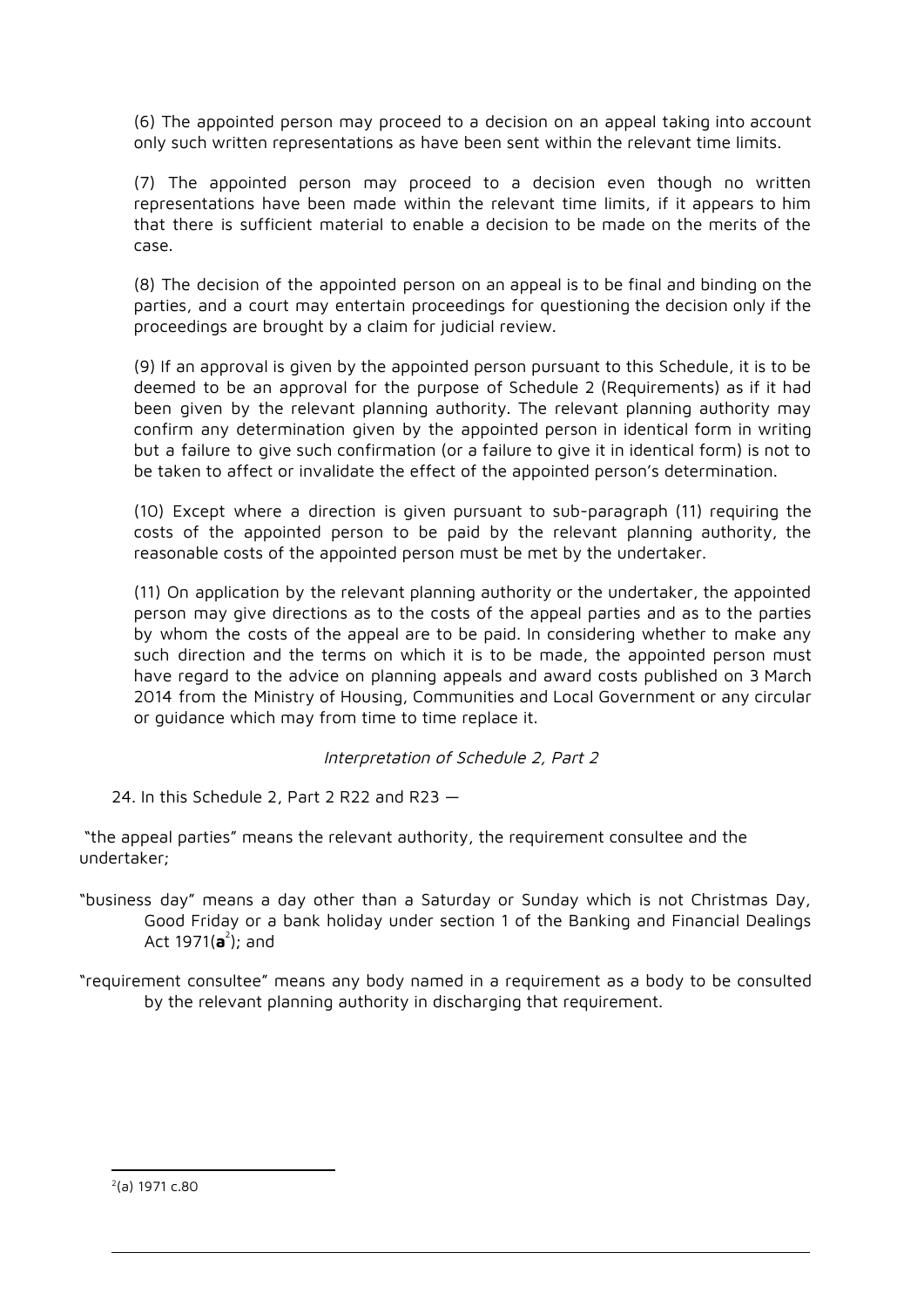# SHARPS REDMORE ACOUSTIC CONSULTANTS



Reference: Manston Green **Project No: 1313276** Date: 24<sup>th</sup> June 2015

#### **Technical note**

Re: Manston Airport potential growth to 2033 – noise implications

- The 2009 Kent International Airport Masterplan is the starting point for assessing future noise 幽 from the airport (under an aspirational future growth scenario which has not been realised).
- For the noise assessment in the ES we referred to the 2009 Masterplan, and the future worstcase (2018) daytime noise contour contained therein. This was considered a robust future aspirational position against which to design and assess the proposal site.
- The Masterplan also sets out a future aspiration beyond 2018 to increase passenger numbers from 2.2 million passengers per annum in 2018 to 4.7 million in 2033, and air traffic movements from 46,000 in 2018 to 74,000 in 2033.
- In context, the 2033 aspirations would make Manston about  $\frac{1}{3}$  of the current size of Stansted, the UK's fourth busiest airport at approximately 15 million passengers and 120,000 air traffic movements per annum.
- As noted in the Masterplan itself, it is not possible to accurately produce predicted noise contours for the 2033 aspirational situation because of the likely change in aircraft types and noise signatures in the interim period (in fact a likely reduction in noise levels as aircraft become increasingly quieter).
- However, if we were to assume exactly the same aircraft mix as 2018 and a simple doubling of aircraft movements, overall noise levels would increase by 3 dB. This would have the effect of adding 3dB to the noise contours (i.e. the 57 dB contour would become 60 dB, the 63 dB contour would become 66 dB, and so on).
- The masterplan sets out the following assessment levels (which relate to the contour levels shown in the document):
	- $\circ$  57 dB community becomes aware of airport noise
	- 63 dB noise mitigation of some form is recommended for residential dwellings  $\circ$
	- 69 dB the area closest to the airport within which residential land use is  $\Omega$ discouraged.
- No residential areas of the proposed development site are within the 57 dB 2018 contour,  $\blacksquare$ the lowest threshold set out in the airport Masterplan.







sponsoring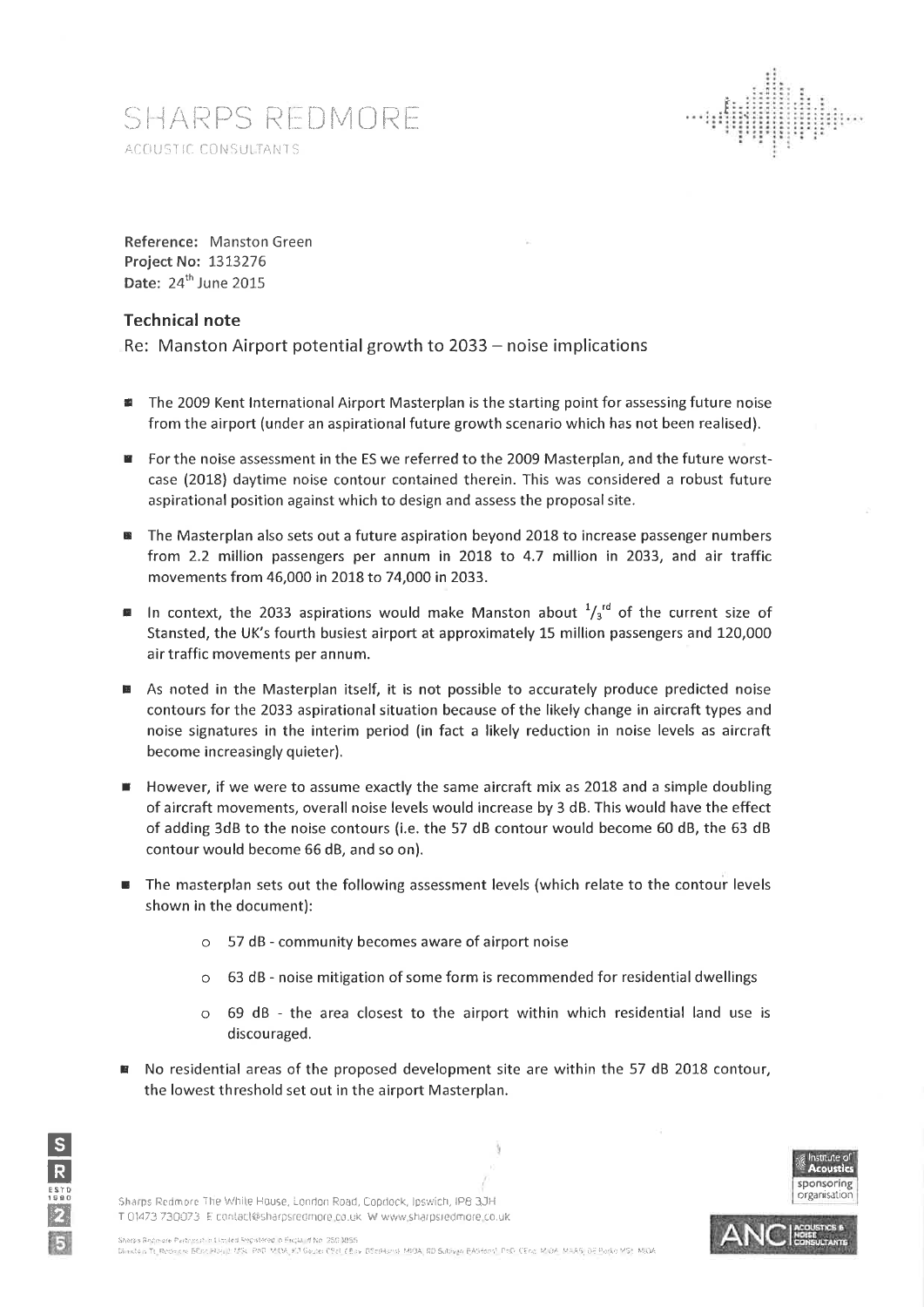- If we were to factor up the contours by 3dB to account for a doubling of air traffic 图 movements from 2018 to 2033, the southern half of the development site would most likely fall within the 57 dB contour, but it is unlikely that any proposed residential zone would fall within the within the theoretical 63 dB contour and no areas would be within the 69 dB contour. The proposed mitigation strategy would effectively address noise at those levels through simple design in the fabric of the buildings, as set out in the ES.
- By comparison, a large area of Ramsgate to the east of the airport would be most likely be within the 57 dB contour and a number of isolated properties to the west of the airport would be well within the 63 dB contour, and some could be within the 69 dB contour. At these levels, the airport would be providing sound insulation works or grants to existing properties, as set out in the KIA Masterplan in that the 2018 contours "indicate the potential requirement for some properties to be noise insulated as our airport grows and develops."
- It must be noted that the performance of new-build properties with bespoke sound insulation incorporated into their construction will perform far better against aircraft noise than any sound insulation works retro-fitted to existing dwellings as would be the case with an airport sound insulation grant scheme. In other words, the new properties which form part of the proposed development are likely to be better protected from aircraft noise than any existing dwelling in Ramsgate, even if the airport were to provide sound insulation under some future mitigation scheme.
- It can be concluded from that exercise, that any constraints on development of the airport, be it limits on flights, or the provision of sound insulation, would be dictated by existing properties already exposed to, or expected to be exposed to in 2018, greater levels of noise than the future aspirational 2033 Masterplan would produce at the proposed Development site.
- We are satisfied that our assessment, the site masterplan and the mitigation strategy is robust and deliverable, and takes into account a more than realistic and reasonable worstcase future position for the airport. We have now assessed this for the 2033 future aspirational airport masterplan and come to the same conclusion.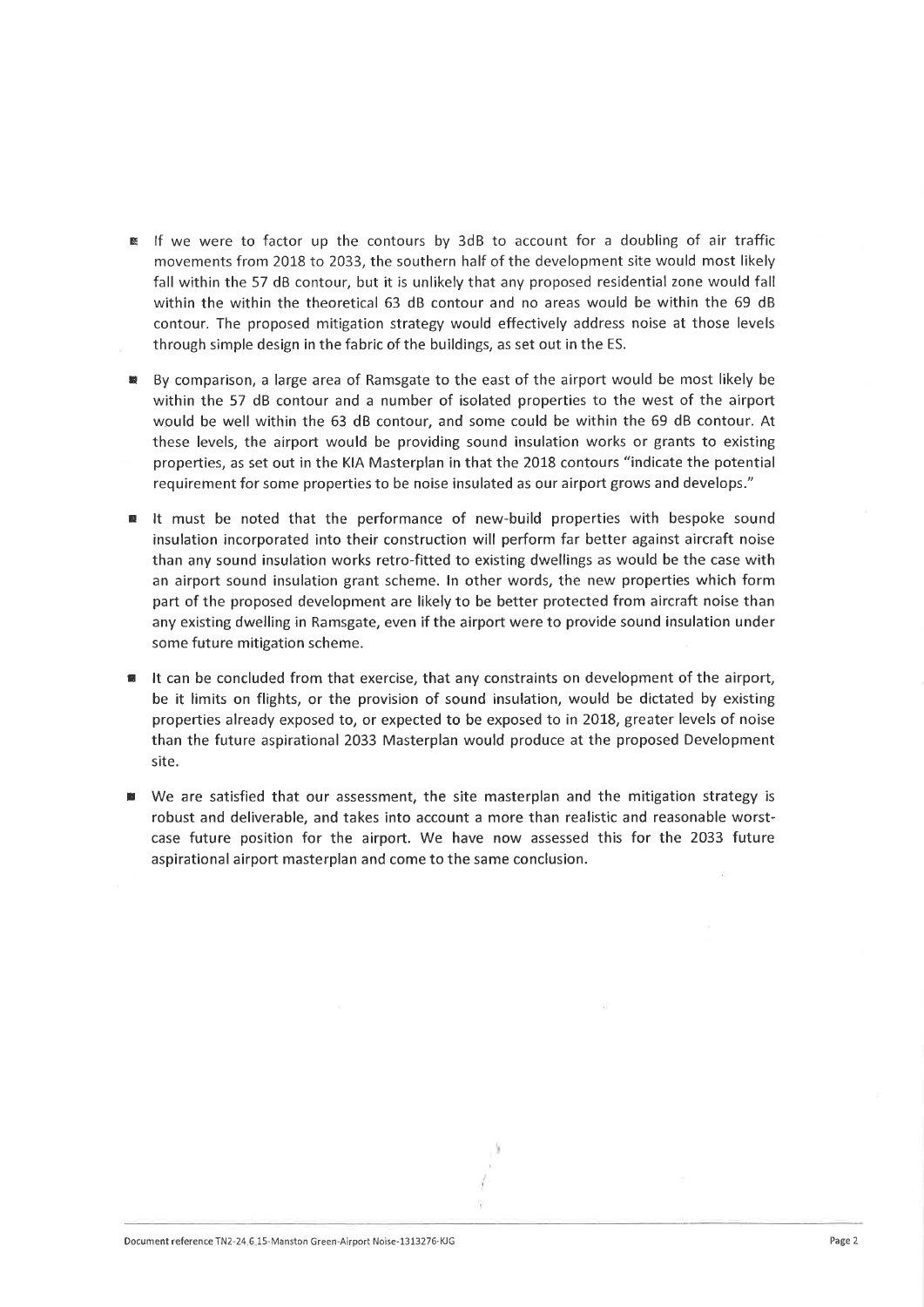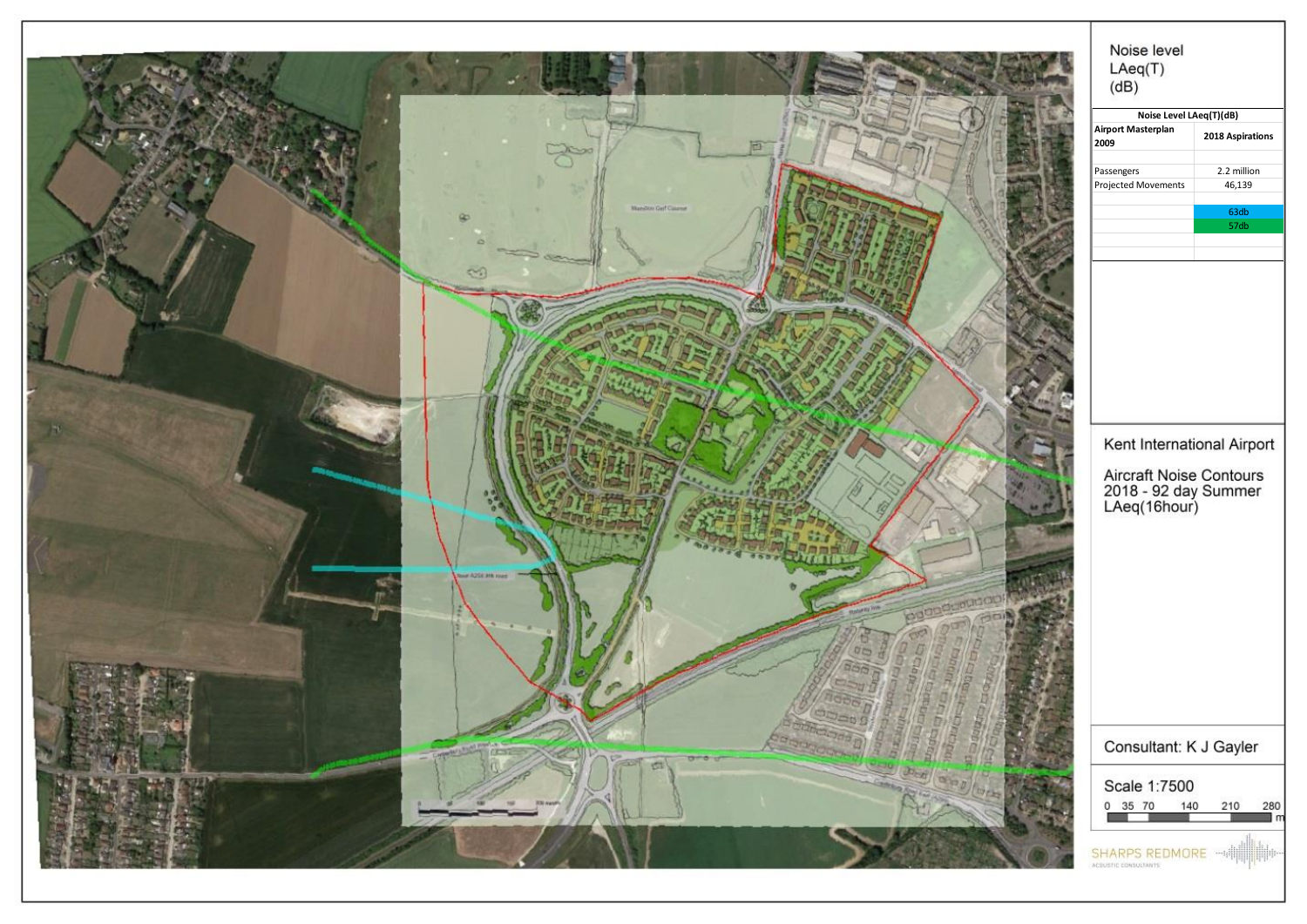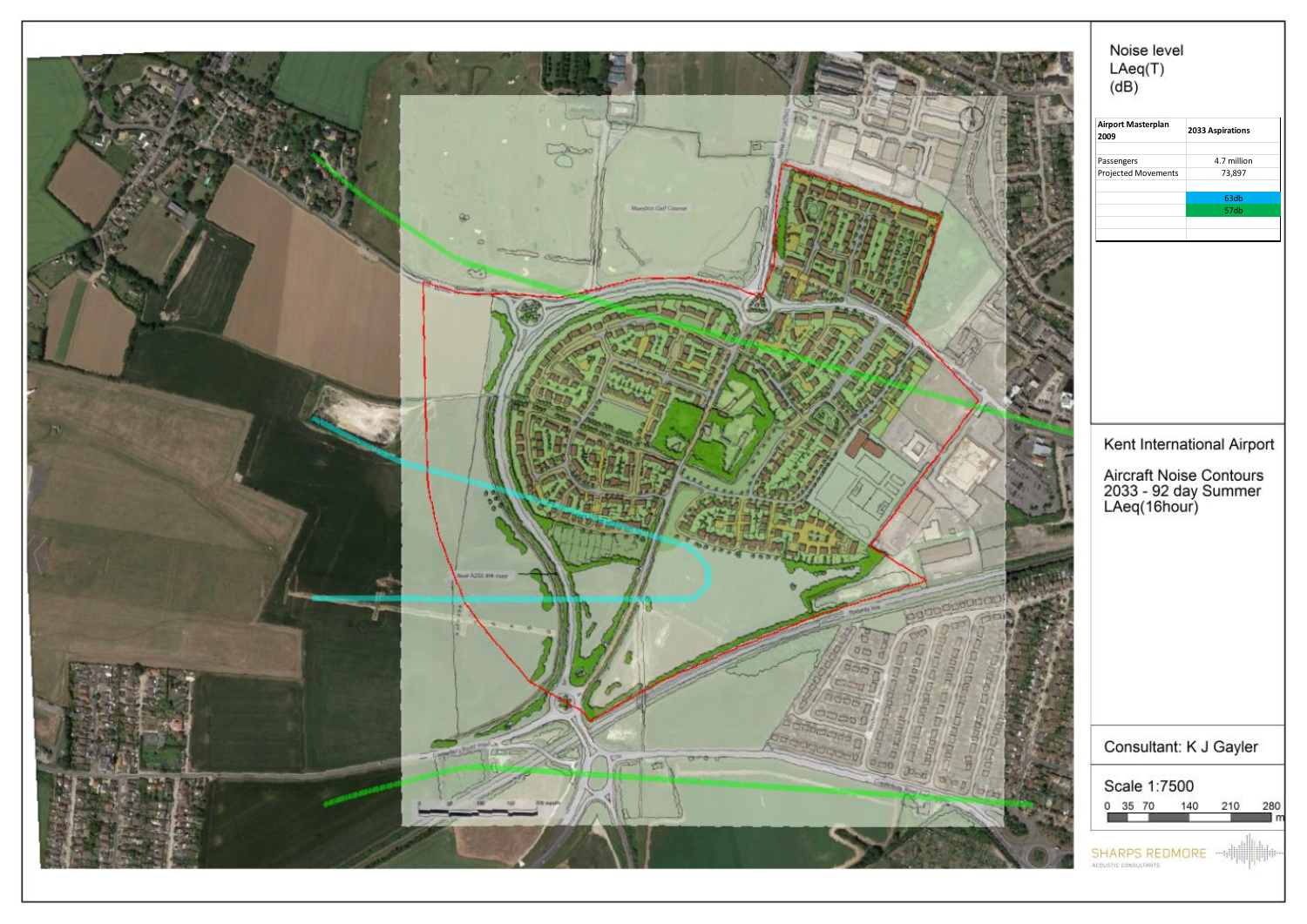**13.43** It should be noted that aircraft noise is dealt with separately under Policies EP7 and EP8.

## **POLICY EP6 - GENERAL NOISE CONTROL**

**IN AREAS WHERE NOISE LEVELS ARE RELATIVELY HIGH, PERMISSION WILL BE GRANTED FOR NOISE-SENSITIVE DEVELOPMENTS ONLY WHERE ADEQUATE MITIGATION IS PROVIDED, OR THE IMPACT OF THE NOISE CAN BE REDUCED TO ACCEPTABLE LEVELS THROUGH BUILDING DESIGN OR LAYOUT OF DEVELOPMENT.** 

**DEVELOPMENT PROPOSALS THAT GENERATE SIGNIFICANT LEVELS OF NOISE MUST BE ACCOMPANIED BY A SCHEME TO MITIGATE SUCH EFFECTS, BEARING IN MIND THE NATURE OF SURROUNDING USES. PROPOSALS THAT WOULD HAVE AN UNACCEPTABLE IMPACT ON NOISE-SENSITIVE USES WILL NOT BE PERMITTED.** 

## **Aircraft Noise**

**13.44** As mentioned in the Economic Development Chapter, the Council supports the development of Kent International Airport as a regional airport.

**13.45** Policy EP7 seeks to limit the effect of aircraft noise on sensitive development such as housing, schools and hospitals, by restricting locations where such development may be sited. PPG24 introduces the concept of Noise Exposure Categories (NECs) in respect of residential development and encourages their use in control of noise-sensitive development. The four NECs range from circumstances where noise need not be a determining factor, to those where noise levels are such that permission should normally be refused.

**13.46** In 1995, the District Council commissioned production of aircraft noise contours by Arup showing predicted noise levels and based on a study of Kent International Airport Traffic Forecasts by Alan Stratford Associates. The forecasts considered a range of high, medium and low traffic scenarios, including the possibility of increased aviation associated with the prospective major economic regeneration role of Central Thanet, and possible runway extension.

**13.47** PPG24 indicates that in exercising planning control, regard should be paid not only to existing noise exposure but also any increase that may reasonably be expected in the foreseeable future. Noise predictions were prepared for the years 1996, 2000 and 2010.

**13.48** At present, there is uncertainty regarding future aircraft noise levels at Kent International Airport. The Council is therefore adopting a precautionary approach in relation to aircraft noise, and for the purposes of Policy EP7, will continue to apply the 1996 (dBLAeq 16 hour) contour predictions, which formed the basis for the Policy in the adopted Local Plan, assuming the presence of military jets. However, the District Council will keep under review the need to consider adoption of alternative contour scenarios as circumstances develop,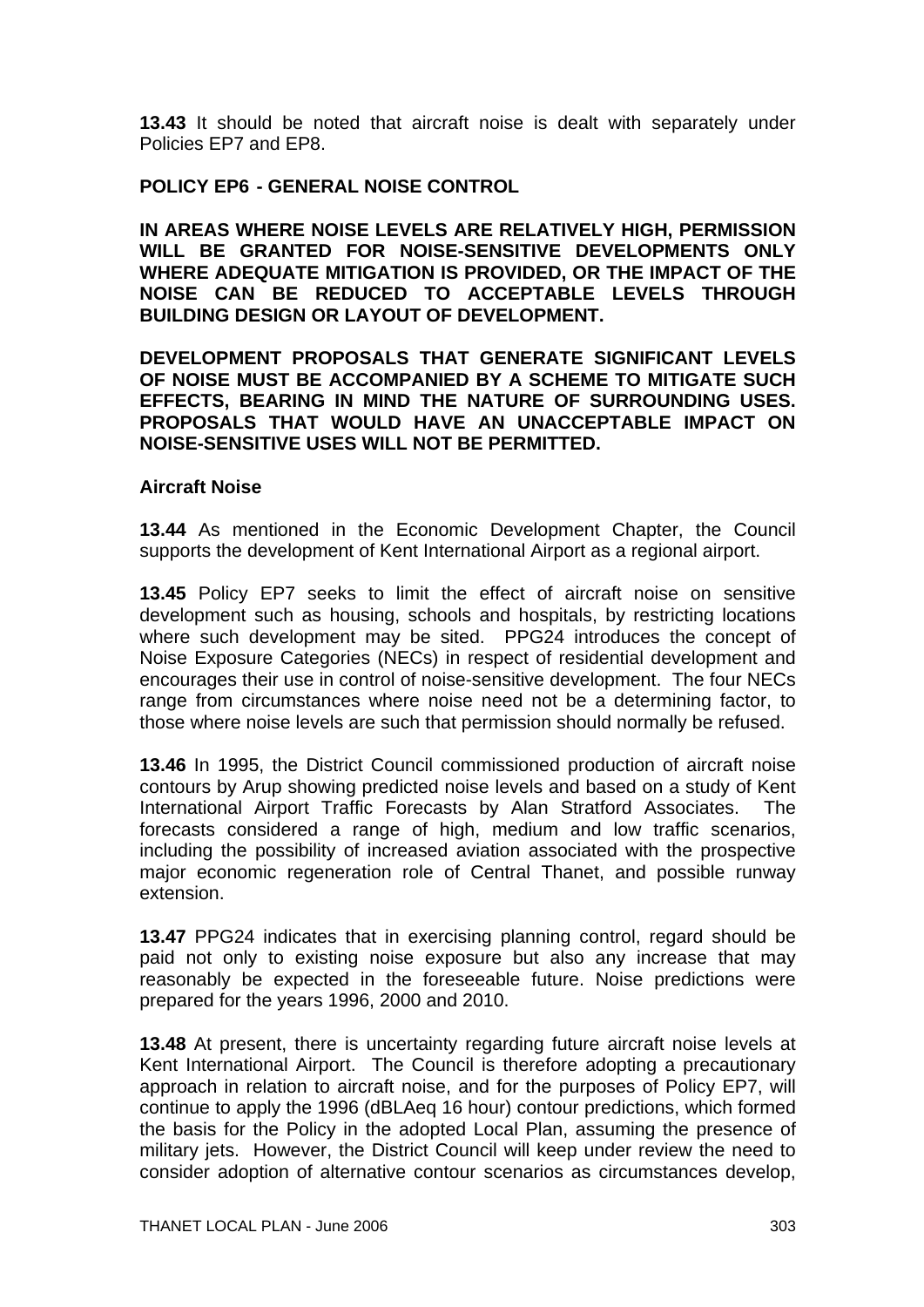with quieter commercial aircraft entering service and civilian air activity increasing. Accordingly, because the contours may be subject to change within the Plan period, they are not featured on the Proposals Map, but reproduced separately as an Appendix.

**13.49** As mentioned in the Economic Development Chapter, an agreement is being discussed with the airport operators regarding future airport operations and related environmental impacts. In particular, this addresses the issue of aircraft noise, and noise abatement measures, and seeks a contraction in the aircraft noise contours from 2002.

## **Residential Development**

**13.50** PPG24 recommends particular noise ranges for each NEC, but indicates that local planning authorities may justify a range of NECs of up to 3dB(A) (decibel incorporating frequency weighting) above or below those recommended. Because the air noise contours are based on a scenario assuming low growth, no runway extension and no night flights, the District Council has adopted a precautionary approach to safeguarding sensitive development from the effects of aircraft noise.

**13.51** Therefore, while the NECs in Policy EP7 are essentially calibrated as recommended in PPG24, the upper limit of category "B" has been reduced to 63dB(A). This contour lies almost wholly outside the built-up parts of the Thanet towns and villages. Restriction on residential development within this contour would not affect the ability to meet housing land provisions within the Local Plan period.

## **Other Noise-Sensitive Development**

**13.52** Noise-sensitive non-residential development such as schools and hospitals may occupy large sites and include elements of varying sensitivity. The NEC principle cannot therefore be sensibly applied, and it is appropriate in such circumstances to refer to specific guidance on internal noise standards. In respect of aircraft noise, PPG24 advises that 60dB(A) should be regarded as a desirable upper limit for major new noise sensitive development.

## **POLICY EP7 - AIRCRAFT NOISE**

**APPLICATIONS FOR NOISE SENSITIVE DEVELOPMENT OR REDEVELOPMENT ON SITES LIKELY TO BE AFFECTED BY AIRCRAFT NOISE WILL BE DETERMINED IN RELATION TO THE LATEST ACCEPTED PREDICTION OF EXISTING AND FORESEEABLE GROUND NOISE MEASUREMENT OF AIRCRAFT NOISE.** 

**APPLICATIONS FOR RESIDENTIAL DEVELOPMENT WILL BE DETERMINED IN ACCORDANCE WITH THE FOLLOWING NOISE EXPOSURE CATEGORIES.**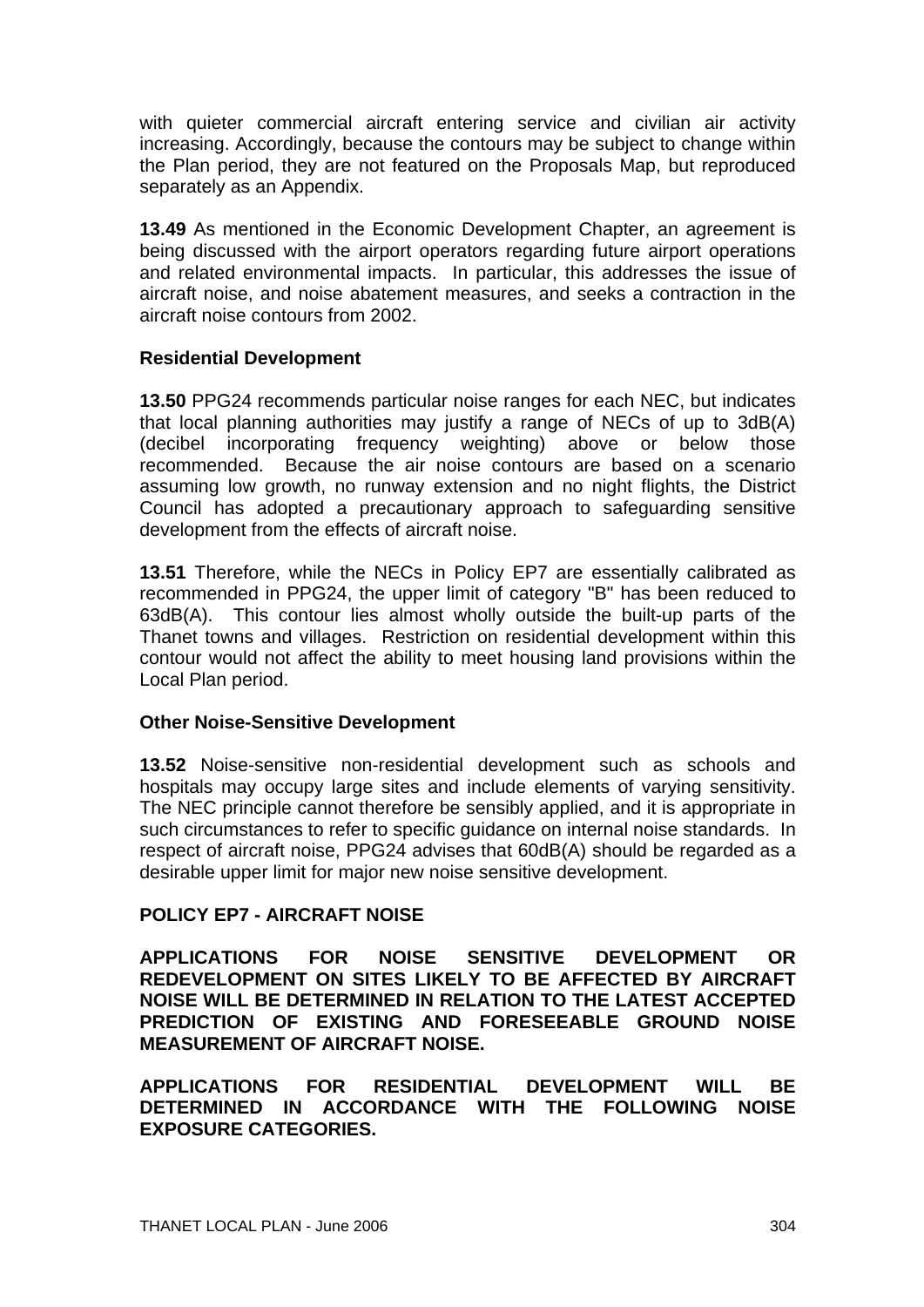- **NEC PREDICTED AIRCRAFT NOISE LEVELS (Dbl Aeq.0700-23.00)**
- **A <57 NOISE WILL NOT BE A DETERMINING FACTOR**
- **B 57-63 NOISE WILL BE TAKEN INTO ACCOUNT IN DETERMINING APPLICATIONS, AND WHERE APPROPRIATE, CONDITIONS WILL BE IMPOSED TO ENSURE AN ADEQUATE LEVEL OF PROTECTION AGAINST NOISE (POLICY EP8 REFERS).**
- **C 63-72 PLANNING PERMISSION WILL NOT BE GRANTED EXCEPT WHERE THE SITE LIES WITHIN THE CONFINES OF EXISTING SUBSTANTIALLY BUILT-UP AREA. WHERE RESIDENTIAL DEVELOPMENT IS EXCEPTIONALLY GRANTED, CONDITIONS WILL BE IMPOSED TO ENSURE AN ADEQUATE LEVEL OF PROTECTION AGAINST NOISE (POLICY EP8 REFERS).**
- **D >72 RESIDENTIAL DEVELOPMENT WILL NOT BE PERMITTED.**

**APPLICATIONS FOR NON-RESIDENTIAL DEVELOPMENT INCLUDING SCHOOLS, HOSPITALS AND OTHER USES CONSIDERED SENSITIVE TO NOISE WILL NOT BE PERMITTED IN AREAS EXPECTED TO BE SUBJECT TO AIRCRAFT NOISE LEVELS EXCEEDING 60 dB(A) UNLESS THE APPLICANT IS ABLE TO DEMONSTRATE THAT NO ALTERNATIVE SITE IS AVAILABLE. PROPOSALS WILL BE EXPECTED TO DEMONSTRATE ADEQUATE LEVELS OF SOUND INSULATION WHERE APPROPRIATE IN RELATION TO THE PARTICULAR USE.**

**POLICY EP8 - AIRCRAFT NOISE & RESIDENTIAL DEVELOPMENT** 

**WHEN PLANNING CONSENT IS GRANTED FOR RESIDENTIAL DEVELOPMENT ON ANY LAND EXPECTED TO BE SUBJECT TO A LEVEL OF AIRCRAFT NOISE OF ABOVE 57dB(A)\*\*, SUCH CONSENT WILL BE SUBJECT TO PROVISION OF A SPECIFIED LEVEL OF INSULATION TO ACHIEVE A MINIMUM LEVEL OF SOUND ATTENUATION IN ACCORDANCE WITH THE FOLLOWING CRITERIA:** 

**NEC Predicted Aircraft Minimum Noise Levels Attenuation REQUIRED (dB(A) (frequency range 100-3150 Hz)** 

- **A <57 NO ATTENUATION MEASURES REQUIRED**
- **B 57-63 20dB**
- **C 63-72 30dB**

\*\* LAeq 57dB 07.00-23.00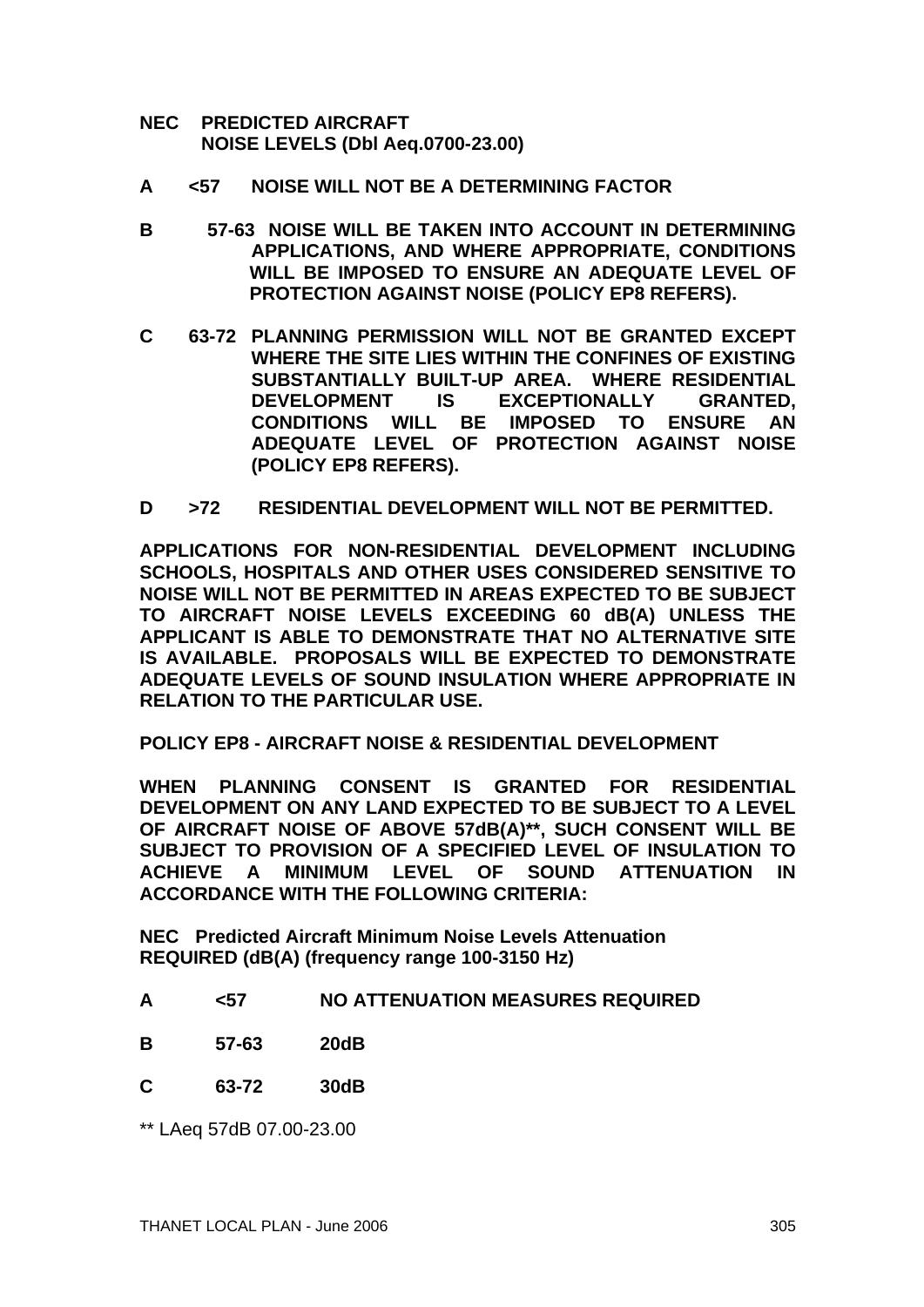# **Operational Notes**

**13.53** For the purposes of Policy EP7, noise sensitive development/redevelopment includes, schools, hospitals, and any other use the function or enjoyment of which could, in the District Council's opinion, be materially and adversely affected by noise.

**13.54** The provisions of Policy EP8 will not apply to permissions relating to small extensions to existing houses provided:

- (1) Permission for the construction of the house itself was not granted subject to the provisions of this Policy; or
- (2) The extension is not intended to form a separate unit of living accommodation.

**13.55** In such instances the sound insulation standards referred to in this Policy are brought to the attention of all applicants, but it is left to them whether they implement the standards within the new extension or not.

**13.56** A guidance note which sets out brief specifications of works required to meet specific levels of sound attenuation (adapted from Building Research Establishment Digest 338) is available from the District Council. Alternative schemes can be considered where problems are likely to be encountered, eg, rooflights.

**13.57** General information in respect of internal noise standards can be found in BS 8233:1987 (Sound insulation and noise reduction for buildings). Information for guidance about health and hospital buildings is available from NHS Estates; an executive agency of the Department of Health. The Department for Education publishes guidance for schools (Dept. of Education Design Note 17: Guidelines for Environmental Design in Educational Buildings).

## **Airport Public Safety Zones**

**13.58** In the past, Public Safety Zones (PSZs) around airports have been limited to the twenty largest airports in Great Britain. However, the PSZ policy is currently under review and zones are now identified on the basis of individual risk contours at a level of 1 in 100 000 of an incident occurring. The purpose of the zones is to prevent development that would result in a significant number of people being located within an identified risk contour.

**13.59** The DfT Circular 1/2002 on Public Safety Zones sets out a general presumption against development in the Zones, and in particular, dwelling houses, mobile homes, caravan sites or other residential uses, or any nonresidential development, except for certain low-density uses. This would preclude new schools, retail development, community facilities and other uses, but might allow, for example, low-density warehousing uses, surface car parking or public open space (without play facilities).